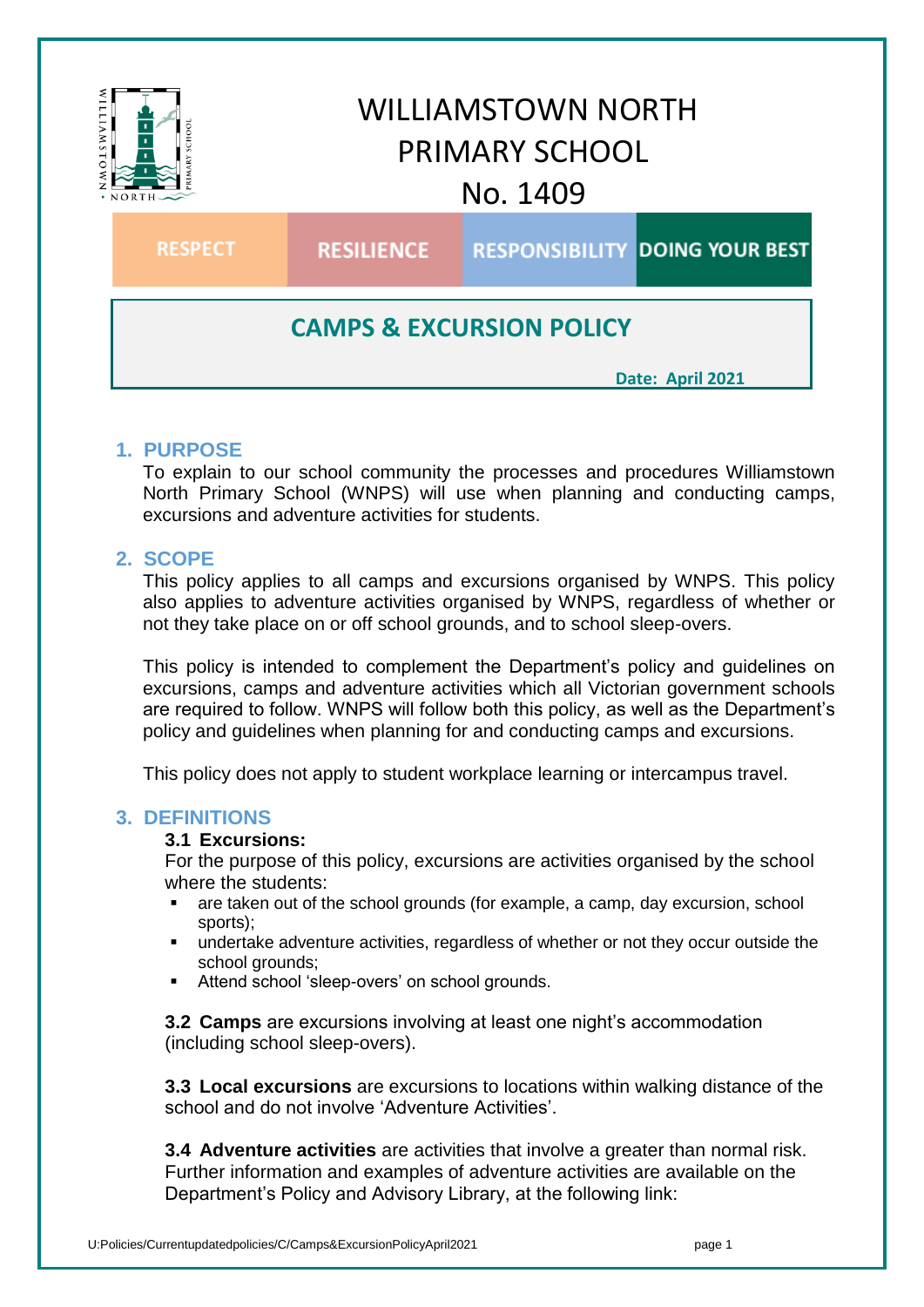## **4. POLICY**

Camps and excursions can provide a valuable educational experience for our students which are complementary to their learning, as they provide access to resources, environments and expertise that may not be available in the classroom. For all camps and excursions, including adventure activities, our school will follow the Department's Policy and Advisory Library: [Excursions.](https://www2.education.vic.gov.au/pal/excursions/policy)

### **4.1 Planning process for camps and excursions**

All camps and excursions will comply with Department planning requirements.

Part of this planning process includes conducting risk assessments, to ensure that reasonable steps are taken to minimise the risks associated with each proposed camp or excursion. WNPS's risk assessment will include consideration of arrangements for supervision of students and consideration of the risk of bushfire activity in the excursion location. In the event of a Code Red Day being announced, excursions or camp activities in effected locations will be cancelled or rescheduled. Planning will also cover arrangements for cancelling, recalling or altering the camp or excursion for any other reason.

WNPS is committed to ensuring students with additional needs are provided with an inclusive camps and excursions program and will work with families during the planning stage, as needed, to support all students' attendance and participation in camp and excursion activities.

In cases where a camp or excursion involves a particular class or year level group, the Organising Teacher in consultation with the school's Principal Class team will ensure that there is an alternative educational program available and appropriate supervision for those students not attending the camp or excursion.

### **4.2 Supervision**

WNPS follows the Department's guidelines in relation to supervision of students during excursions and camps.

All excursion staff (including parent volunteers) will be familiar with supervision requirements and the specific procedures for dealing with emergencies on each camp and excursion.

All school staff will be aware that they retain overall responsibility for the supervision and care of students throughout all camps and excursions (including adventure activities), regardless of whether or not external providers are managing the activity.

### **4.3 Parent volunteers**

Parents may be invited to assist with camps and excursions. School staff will notify parents/carers of any costs associated with attending. School staff are in charge of camps and excursions and parent/carer volunteers are expected to follow teachers' instructions. When deciding which parents/carers will attend, the Organising Teacher will take into account: any valuable skills the parents/carers have to offer (e.g. bus licence, first aid etc.) and the special needs of particular students.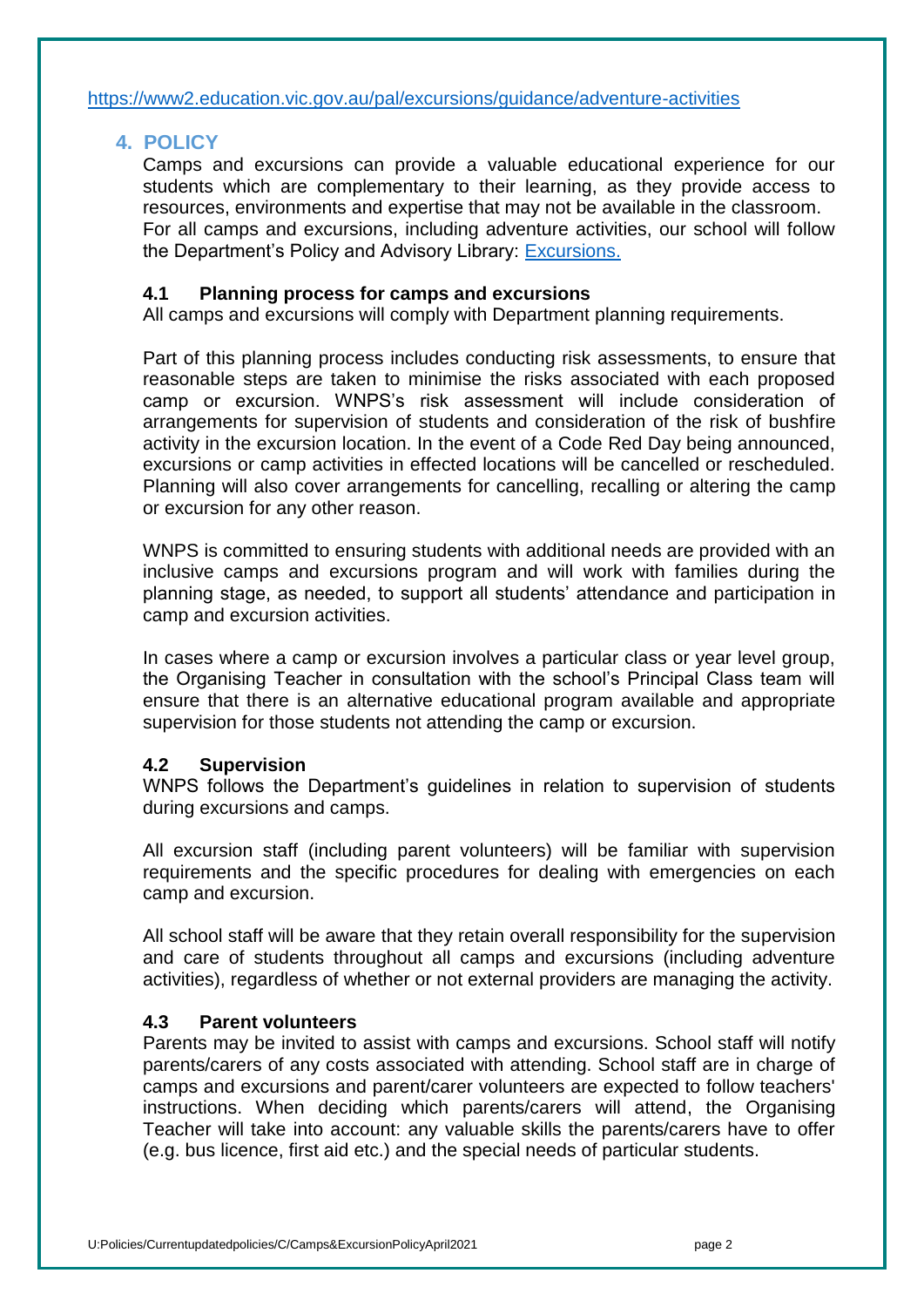### **4.4 Volunteer and external provider checks**

WNPS requires all parent or carer camp or excursion volunteers and all external providers working directly with our students to have a current Working with Children Check card.

### **4.5 Parent/carer consent**

For all camps and excursions, other than local excursions, WNPS will provide parents/carers with a specific consent form outlining the details of the proposed activity. WNPS uses Compass to inform parents about camps and excursions and to seek their consent. Parents/carers are encouraged to contact the school to discuss any questions or concerns that they or their child may have with a proposed camp or excursion.

For local excursions, WNPS will provide parents and carers with a Local Excursions consent form upon enrolment. WNPS will also provide advance notice to parents/carers of an upcoming local excursion through Compass or the eNews. For local excursions that occur on a recurring basis (for example weekly outings to the local oval for sports lessons), WNPS will notify parents once only prior to the commencement of the recurring event.

### **4.6 Cost of camps and excursions, refunds and support**

The cost of all camps and excursions are to be paid by parents/carers unless alternative arrangements have been agreed to by the Principal prior to the excursion. All families will be given sufficient time to make payment of the annual excursion/incursion levy for all activities. Consent forms will have clearly stated payment amounts.

WNPS Students who have not finalised payment of the excursion/incursion levy in Term 1 will not be allowed to attend unless the Principal determines exceptional circumstances apply.

WNPS will make all efforts to ensure that students are not excluded for financial reasons. Families experiencing financial difficulty are invited to discuss alternative payment arrangements with the Business Manager. The Business Manager can also discuss family eligibility for the Department's Camps, Sports and Excursions Fund (CSEF), which provides payments for eligible students to attend school activities, including camps and excursions. Applications for the CSEF are open to families holding a valid means-tested concession card or temporary foster parents and are facilitated by the school. Further information about the CSEF and the application form are available at [Camps, Sports and Excursions Fund.](https://www2.education.vic.gov.au/pal/camps-sports-and-excursions-fund/policy)

If a camp or excursion is cancelled or altered by the school, or a student is no longer able to attend part or all of the camp or excursion, our school will consider requests for partial or full refunds of payments made by parents/carers on a caseby-case basis taking into account the individual circumstances. Generally we will not be able to refund payments made for costs that have already been paid where those funds have already been transferred or committed to a third party and no refund is available to the school. Where possible, we will provide information about refunds to parents/carers at the time of payment.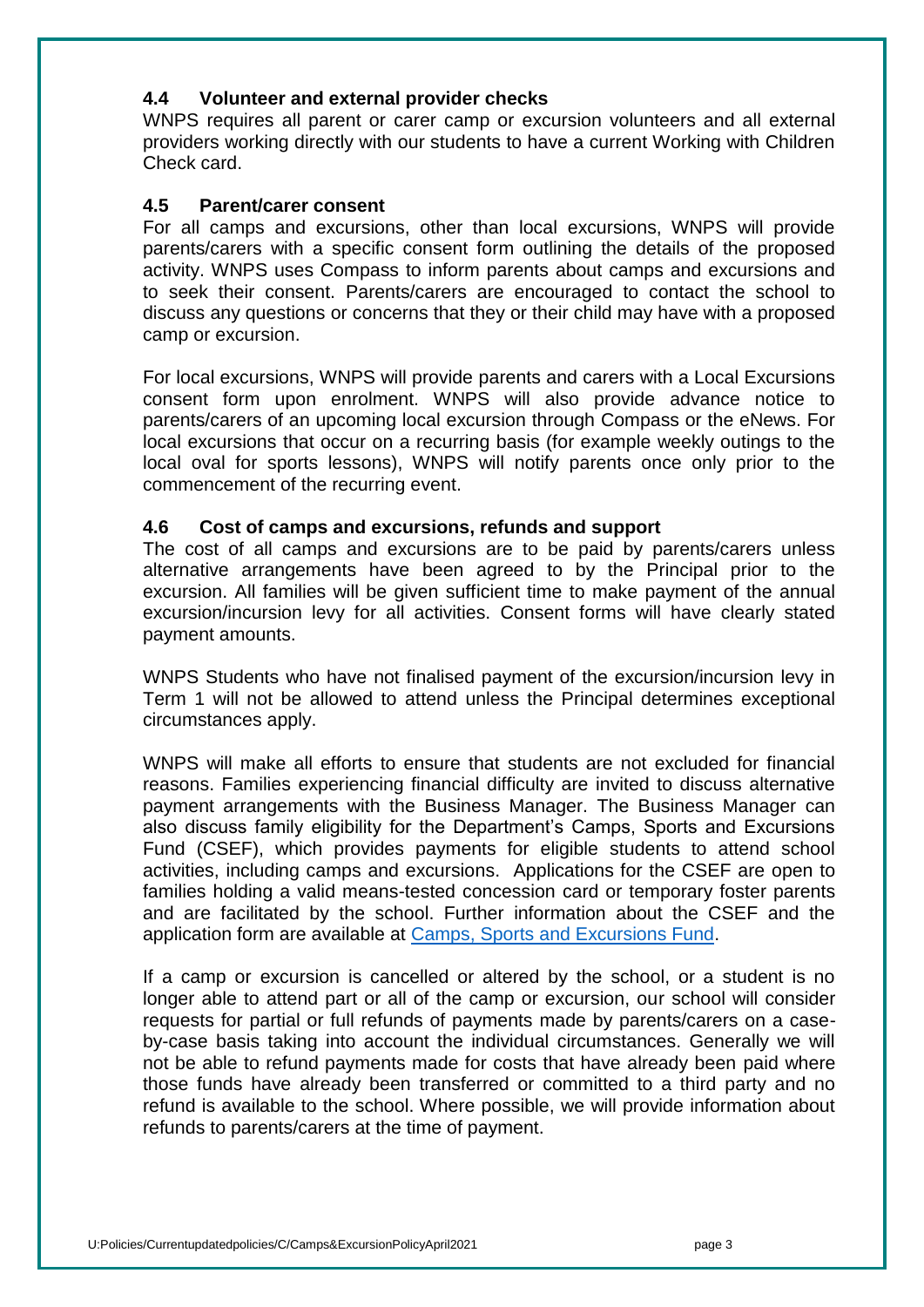### **4.7 Student health**

Parents and carers need to ensure the school has up-to-date student health information prior to camps and excursions. A member of staff will be appointed with responsibility for the health needs of the students for each camp/excursion. Teachers will administer any medication provided according to our *Medication* policy and the student's signed *Medication Authority Form*. To meet the school's obligations relating to safety, a first aid kit and mobile phone will be taken by teachers on all camps and excursions.

It is the responsibility of parents and carers to ensure their child/children are in good health when attending excursions and camps. If a student becomes ill during a camp and is not able to continue at camp it is the parent/carer's responsibility to collect them and cover any associated costs. If the Principal approves a student joining a camp late, transport to the camp is the parent/carer's responsibility.

### **4.8 Behaviour expectations**

Students participating in camps and excursions are required to cooperate and display appropriate behaviour to ensure the camp or excursion is a safe, positive and educational experience for all students involved.

Parents/carers will be notified if their child is in danger of losing the privilege to participate in an excursion or camp due to behaviour that does not meet the standards of behaviour set out in the school's *Student Wellbeing and Engagement Policy, Student Code of Conduct* and *Bullying Prevention Policy*. The decision to exclude a student will be made by the Principal or Assistant Principal, in consultation with the Organising Teacher. Both the parent/carer and the student will be informed of this decision prior to the camp or excursion.

If on a camp or excursion the Teacher in Charge considers an individual student's behaviour does not meet required standards, then the Principal or their nominee may determine that a student should return home during the camp or excursion. In these circumstances the parent/carer is responsible for the collection of the student and any costs associated with this.

Disciplinary measures apply to students on camps and excursions consistent with our school's *Student Wellbeing and Engagement Policy, Student Code of Conduct* and *Bullying Prevention Policy*.

### **4.9 Electronic Devices**

Students will not be permitted to bring electronic devices to camps or excursions except with prior approval from the Principal. The Principal will only approve students bringing electronic devices to a camp or excursion in exceptional circumstances and when it is in the best interests of the student, and may place conditions on its location and use during the camp or excursion.

### **4.10 Food**

Students are not permitted to bring their own supply of food items to camps and excursions unless the item is medically indicated and discussed with the Organising Teacher, or included as an item on the clothing and equipment list for that camp or excursion.